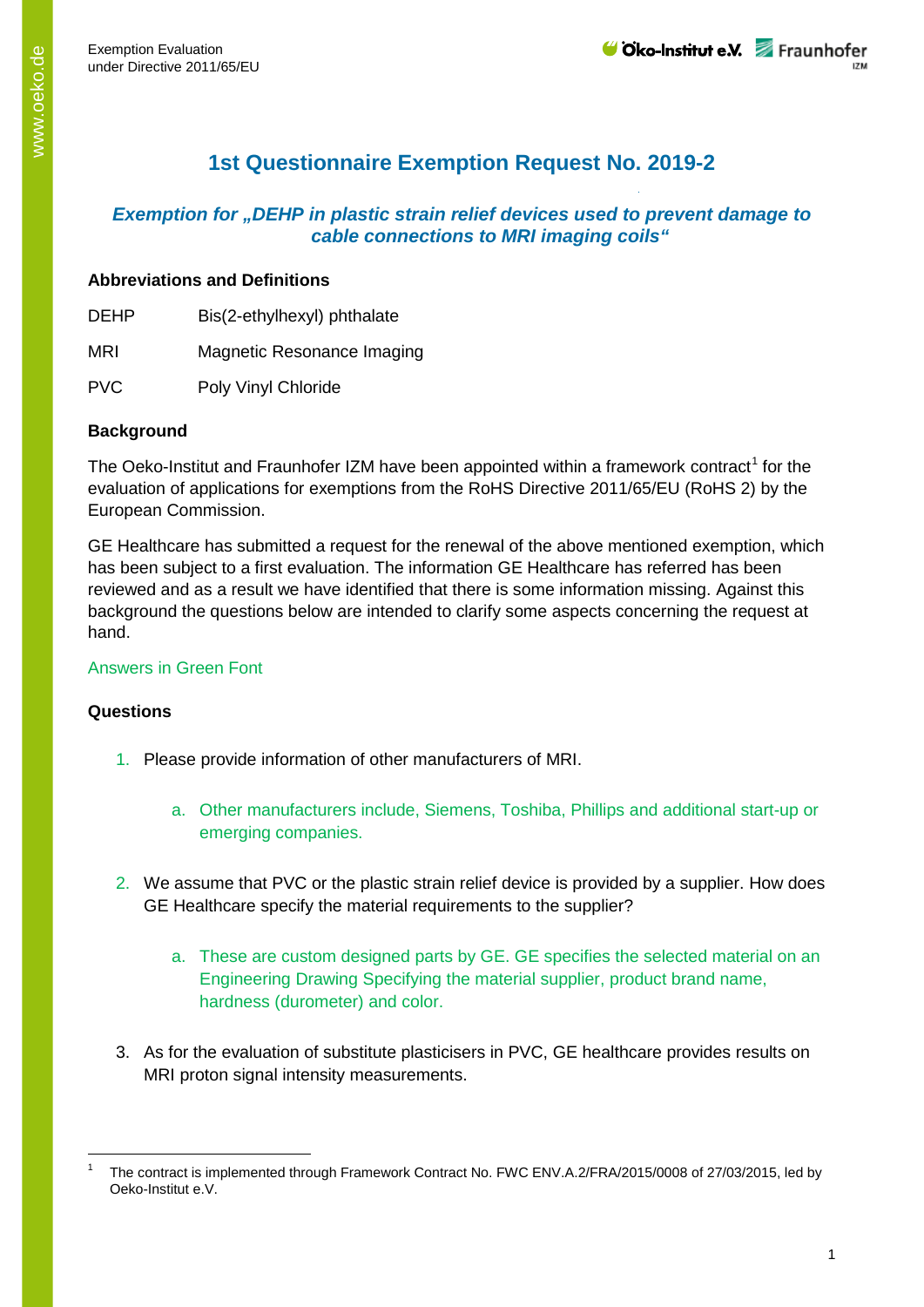- a. As for the information provided in Table 1 and Table 2 on results for more flexible materials, please provide more explanation on how this information has to be understood in relation to image intensity and image contrast.
	- i. The flexible materials cause more proton signal or disturbance to the image and therefore must be further from the area of interest than the more rigid materials.
- b. What is meant by durometer value 65 and 90?
	- i. Durometer is a measurement of hardness or flexibility. 65 durometer is a material that is easily flexed and 90 durometer is much firmer and almost rigid. Due to higher plasticizer content in the flexible material, it creates a greater proton signal.
- c. Are there different requirements on strain reliefs that are attached at the coil or that are attached at the end of the cable which is understood to be more far away from the imagine zone?
	- i. Yes, the 65 durometer strain reliefs may not be within the imaging zone as they fail for proton signal got both the existing and proposed vinyl. The 90 durometer passed requirements to be adjacent to the imaging zone for both the existing and proposed vinyl. The proposed vinyl has more signal than the existing vinyl but, it would still be acceptable adjacent to the image zone. We would not place the 90 durometer parts directly in the imaging zone as both produce more signal than is preferred.
- d. How do the material of which the equipment is composed and the isolation of the cable influence the proton signal and the image quality?
	- i. If a proton signal producing part is directly in the imaging zone, it will produce distortion or image artifacts in the image. This could result in a misdiagnosis of an abnormality (tumor) or prevent a real abnormality from being discovered if the image is occluded. This could result in unnecessary treatment or surgery, a need to repeat imaging or possibly prevent a patient from getting treatment whom needs it.
- 4. For possible alternatives, GE Healthcare refers to an innovation of digital coil design by citing another MRI manufacturer, Philips, in the footnote.
	- a. Is it correct to understand that digital coils are already on the market or when are they expected?
		- i. Searching on the Internet, we are finding research and preliminary patents in this area but, have not identified a commercial product.
	- b. Is GE Healthcare developing digital coils as well?
		- i. This has been considered by all major manufacturers based on my research on the Internet. Specific plans of all suppliers are confidential however, we estimate that the market is 5-8 years away from implementation providing they make a commitment to pursue.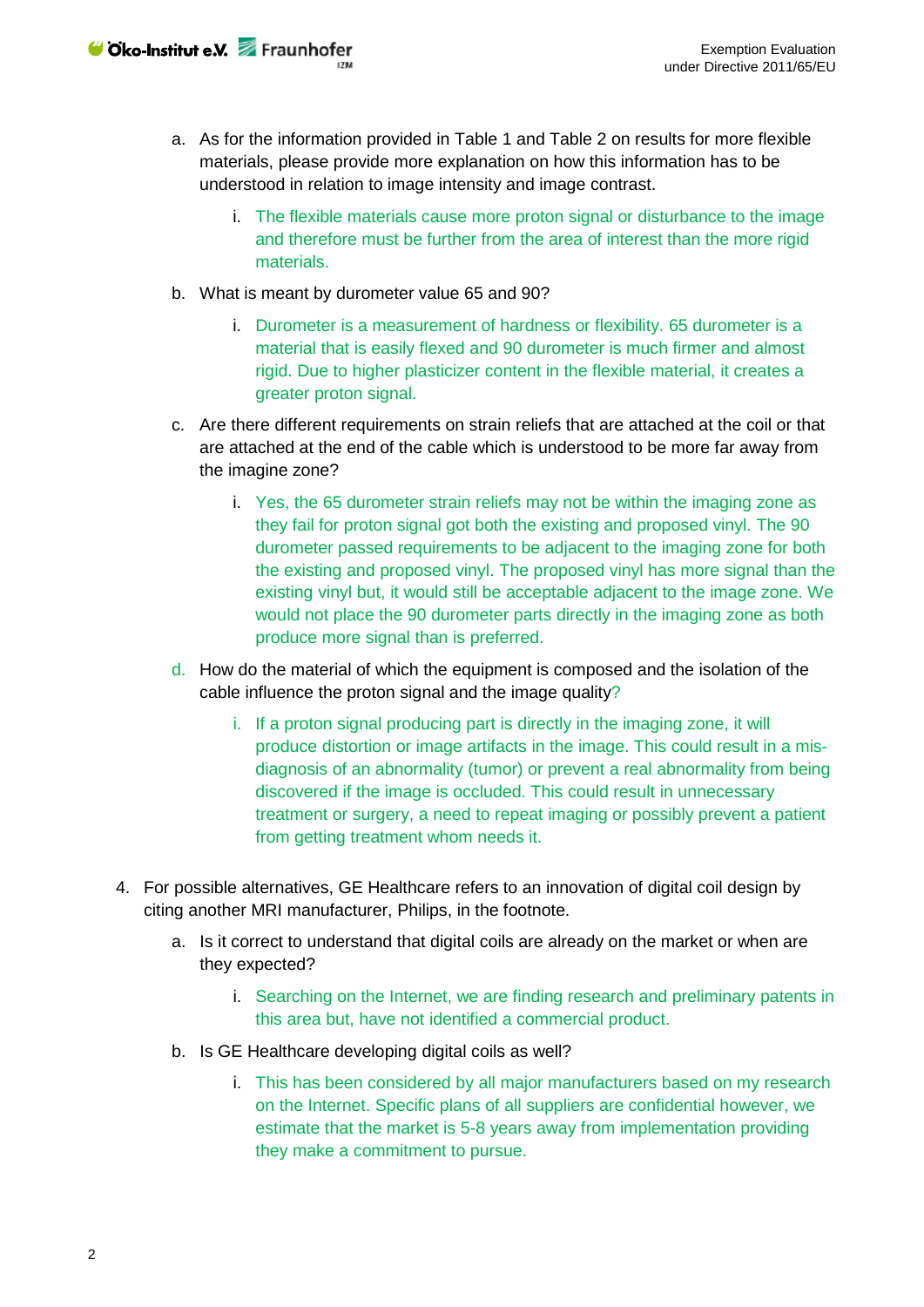- c. Is it correct to understand that in digital coils there is no more need for the DEHP containing plastic stain reliefs, i.e. that digital coils would eliminate the need for using DEHP in the application at hand?
	- i. A digital wireless coil would eliminate the need for a cable with strain reliefs. The challenges to transmit in the magnetic field, maintain data confidentially, supply power to the remote device are all challenges in front of industry.
- d. Can digital coils be expected to replace all MRI in which non-digital coils are still use and by when?
	- i. Currently, it is difficult to predict the research and development leading to a wireless digital coil. If we started today, we estimate 5-8 years to commercialize and gain regulatory approval. The life of a coil in the market is about 8 years. Current coils in use today will need to be serviced and repaired throughout their life. Obsolescence and replacement before their natural end of life would be a great burden to the medical community.
- 5. As for a roadmap for substitution, please specify what kind of biocompatibility tests have to be performed as you state that medical staff will be instructed to route the cables and associated stain reliefs away from patient skin?

| <b>Document</b><br><b>Number</b> | <b>Revision</b> | <b>Document Name</b>                                                                     |
|----------------------------------|-----------------|------------------------------------------------------------------------------------------|
| ISO 10993-1                      | Edition 5,      | Biological evaluation of medical devices - Part 1: Evaluation and testing within a       |
|                                  | 2018 Oct        | risk management process                                                                  |
| ISO 10993-5                      | Edition 3,      | Biological evaluation of medical devices - Part 5: Tests for in vitro cytotoxicity       |
|                                  | 2009 June       |                                                                                          |
| ISO 10993-10                     | Edition 3,      | Biological evaluation of medical devices - Part 10: Tests for irritation and skin sensi- |
|                                  | 2010 Aug        | tization                                                                                 |

#### For short term contact with intact skin the following standards apply.

- 6. As part of the evaluation, socio-economic impacts shall also be compiled and evaluated. For this purpose, please provide details in respect of the following in relation to all EEE placed on the EU market through this exemption (i.e., not just by GE Healthcare):
	- a. Please estimate possible amounts of waste to be generated through a forced substitution should the exemption not be granted. In this respect, please clarify whether devices placed on the market before the 22 July 2021 could still be serviced with new coils, through the spare parts provision stipulated in Commission Delegated Directive (EU) [2](#page-2-0)015/863<sup>2</sup>.
		- i. We estimate 38,000 kg of total waste generated containing in excess of 670kg of DEHP through forced substitution if the exemption is not granted.

<span id="page-2-0"></span> <sup>2</sup> From the soon to be amended Annex II to the RoHS Directive: "*The restriction of DEHP, BBP, DBP and DIBP shall not apply to cables or spare parts for the repair, the reuse, the updating of functionalities or upgrading of capacity of EEE placed on the market before 22 July 2019, and of medical devices, including in vitro medical devices, and monitoring and control instruments, including industrial monitoring and control instruments, placed on the market before 22 July 2021*".. See<https://eur-lex.europa.eu/legal-content/EN/TXT/?uri=CELEX:32015L0863>